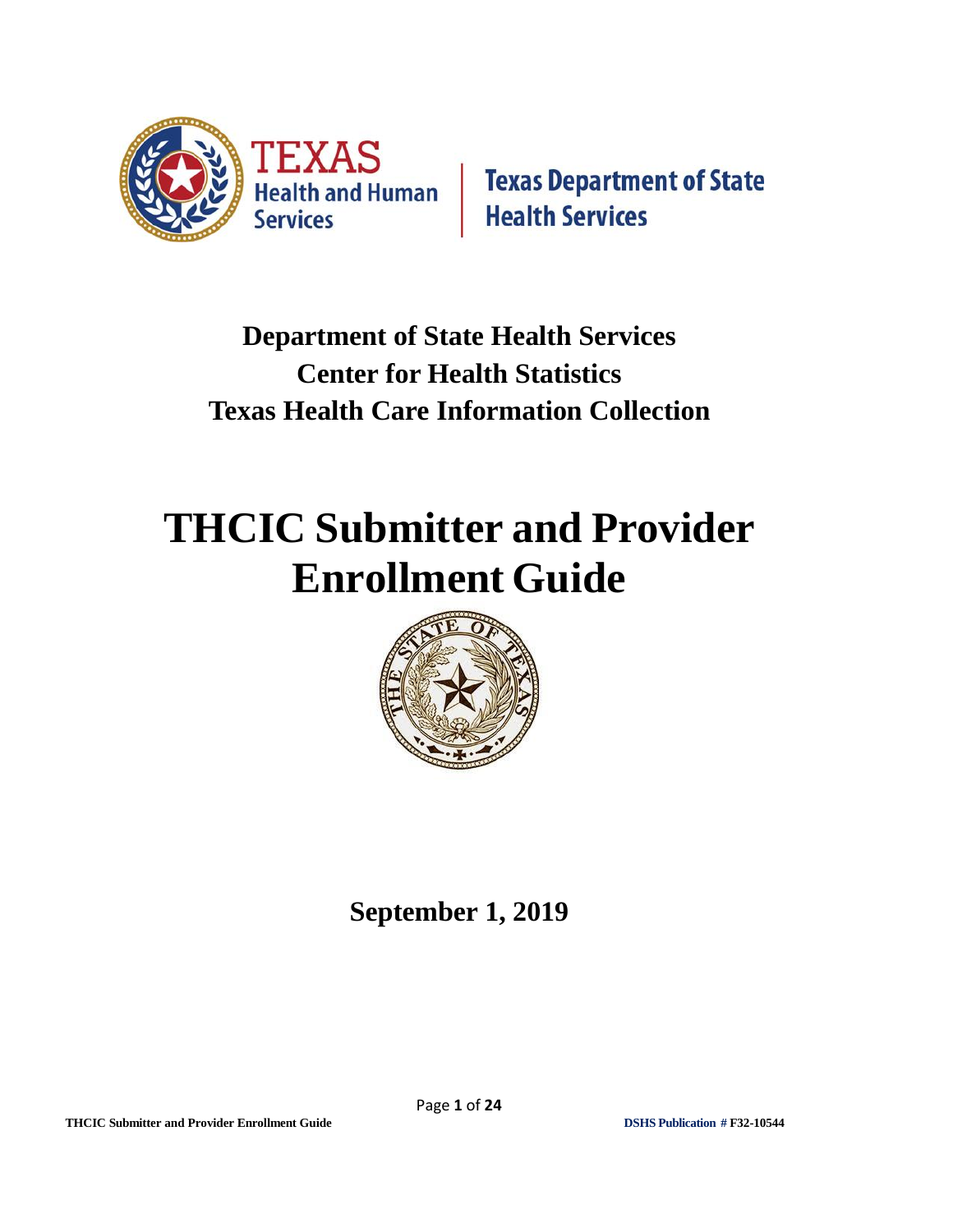- □ This THCIC Submitter and Provider Enrollment Guide is a record of the way information flows through the THCIC/System13, Inc. data system.
- $\Box$  THCIC's primary purpose is to provide data that will enable Texas consumers, legislators, policy makers, researchers, and health plan purchasers to make informed health care decisions.
- ❑ Please note that for most links listed in this document, you may right click on the link and choose "Hyperlink" to go to the web page or document.
- $\Box$  Texas law requires all hospitals in operation for any or all of the reporting periods described in Title 25, Texas Administrative Code §421 (relating to the Schedule for Filing Reports) shall submit data on all discharged inpatients and all outpatients (which have one or more surgical and/or radiological/imaging procedures only) to the Texas Heath Care Information Collection program. The reader is advised to reference *[Chapter 108,](http://www.statutes.legis.state.tx.us/Docs/HS/htm/HS.108.htm) Texas Health & Safety Code* and the *Texas [Health Care Information](https://texreg.sos.state.tx.us/public/readtac$ext.ViewTAC?tac_view=4&ti=25&pt=1&ch=421) Collection rules relating to data reporting.*
- □ In order to facilitate the implementation and operation of the Department of State Health Services data reporting programs under *[Chapter 108,](http://www.statutes.legis.state.tx.us/Docs/HS/htm/HS.108.htm) Texas Health & Safety [Code,](http://www.statutes.legis.state.tx.us/Docs/HS/htm/HS.108.htm)* it is necessary for each reporting health facility to provide the name and contact information for its designated THCIC liaison.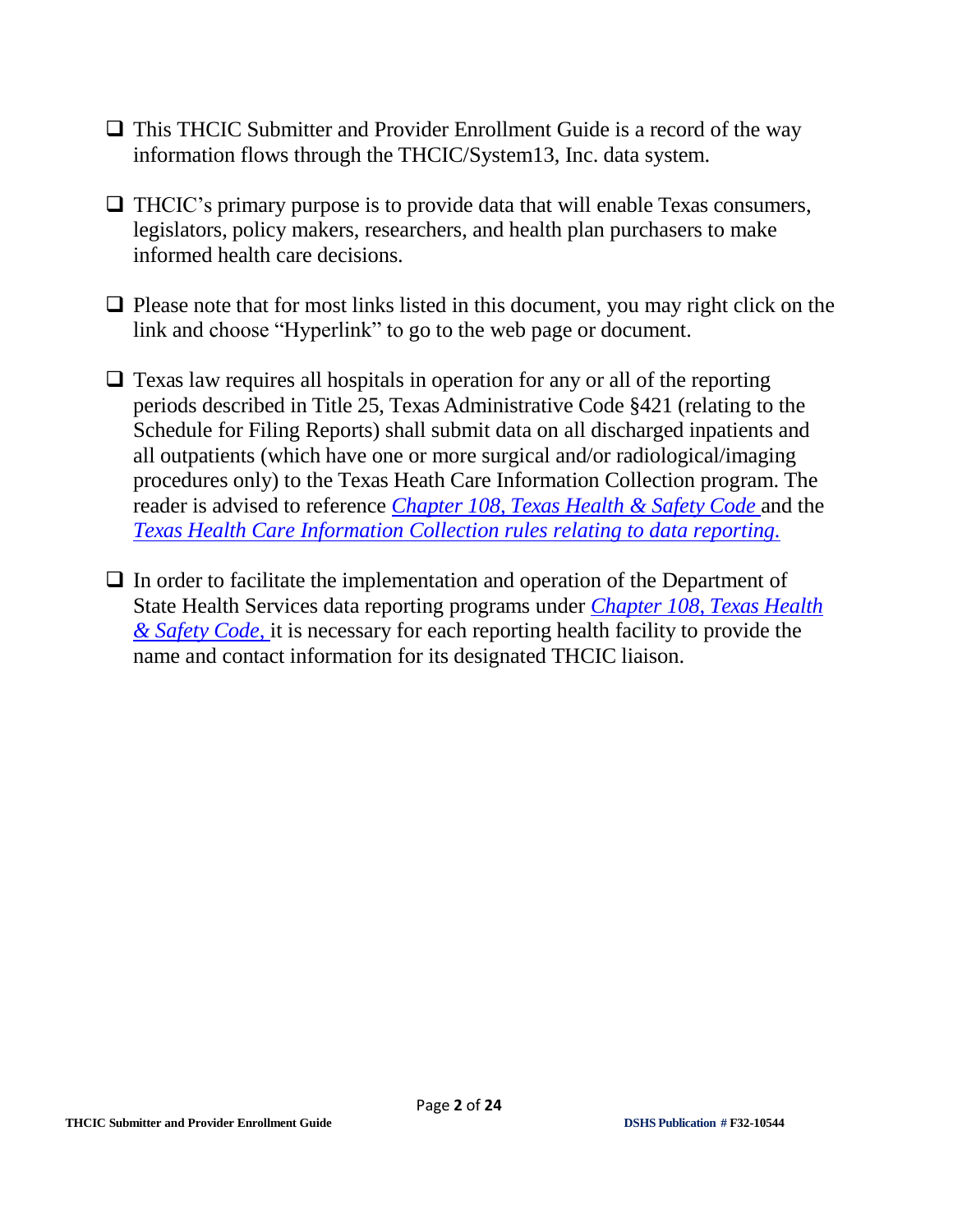## ❑ **THCIC Process Tips:**

❑ **Step 1**: Complete the THCIC Provider Information/Contact Form link at:

*[Facility Information Request](http://www.dshs.texas.gov/thcic/hospitals/FacilityInformationRequest.pdf)*

(THCIC Facility Contact Information Form)

- ❑ **Step 2**: Determine how your facility will submit the required data to THCIC.
- ❑ **Step 3**: Sign up for free on-line training, provided by THCIC staff, at:

#### **[THCIC Training](https://www.dshs.texas.gov/thcic/Training.shtm)**

(Training for Inpatient and Outpatient Facilities)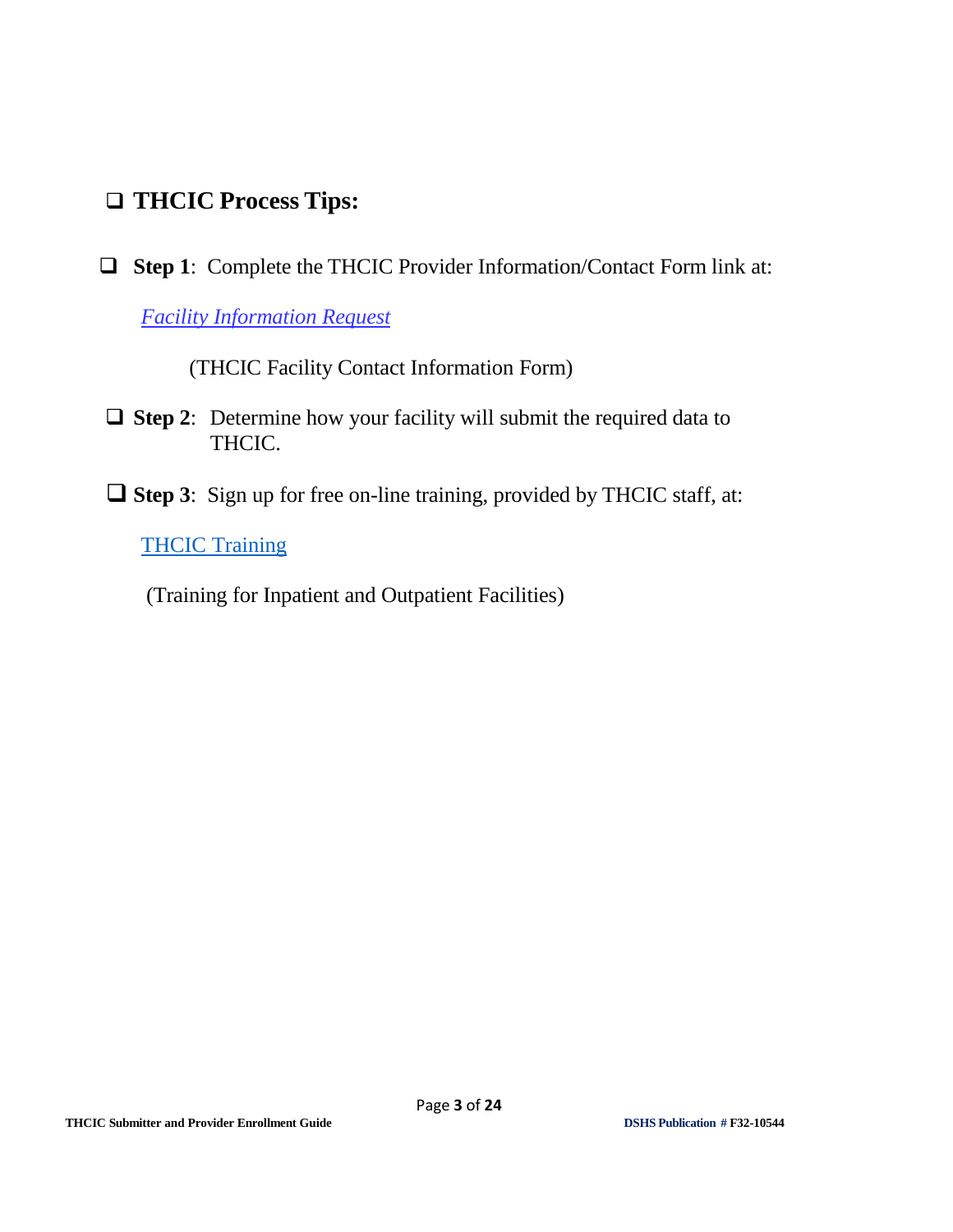Visit the THCIC web site *[THCIC Website](http://www.dshs.texas.gov/thcic/)* before you read this document. It has a wealth of information. On the left site of the site, you may choose *[Facility](http://www.dshs.texas.govs/thcic/) [Reporting](http://www.dshs.state.tx.us/thcic/) [Requirements](http://www.dshs.state.tx.us/thcic/)* in the left window frame then you can select Inpatient or Outpatient for further information on requirements. This document will now discuss various sections that are in each inpatient and outpatient web site pages.

#### ❑ **THCIC Forms**

- *[Contact](http://www.dshs.texas.gov/thcic/hospitals/FacilityInformationRequest.pdf) Update Form:* This is used to update facility/contact information with THCIC.
- *No [Quarterly Data](http://www.dshs.texas.gov/thcic/hospitals/NoDataToReport(2).pdf) to Report Form:* This is used to notify THCIC there were no claims for a reporting period from a specific facility.

## ❑ **Who Must Report**

- All hospitals in the State of Texas, except most rural providers (*rural facilities must begin submitting the required data for services that occur on or after January 1, 2015*) and other specifically exempted Hospitals are required to submit claims on all discharged inpatients.
- All hospitals and Ambulatory Surgical Centers are required to submit outpatient claims for patients who had one or more invasive surgical or radiological/imaging services identified by specific *[revenue codes](http://www.dshs.texas.gov/THCIC/OutpatientFacilities/RevenueCodes.shtm) or service and [procedure category](http://www.dshs.texas.gov/thcic/OutpatientFacilities/2015-Required-CCS-Procedure-codes-20140905-final.xls) [codes](http://www.dshs.texas.gov/thcic/OutpatientFacilities/2015-Required-CCS-Procedure-codes-20140905-final.xls)* listed on the THCIC web site.
- *Hospital [and Ambulatory Surgery Centers \(ASC\)](https://www.dshs.texas.gov/thcic/OutpatientFacilities/OutpatientReportingRequirements.shtm) [Listing](http://www.dshs.state.tx.us/thcic/hospitals/FacilitiesList.xls)*, has the names, addresses, county, CEO, primary and alternate THCIC liaisons, reporting status, and facility type for reporting facilities. See the Texas Association of Counties website for a map of hospital locations.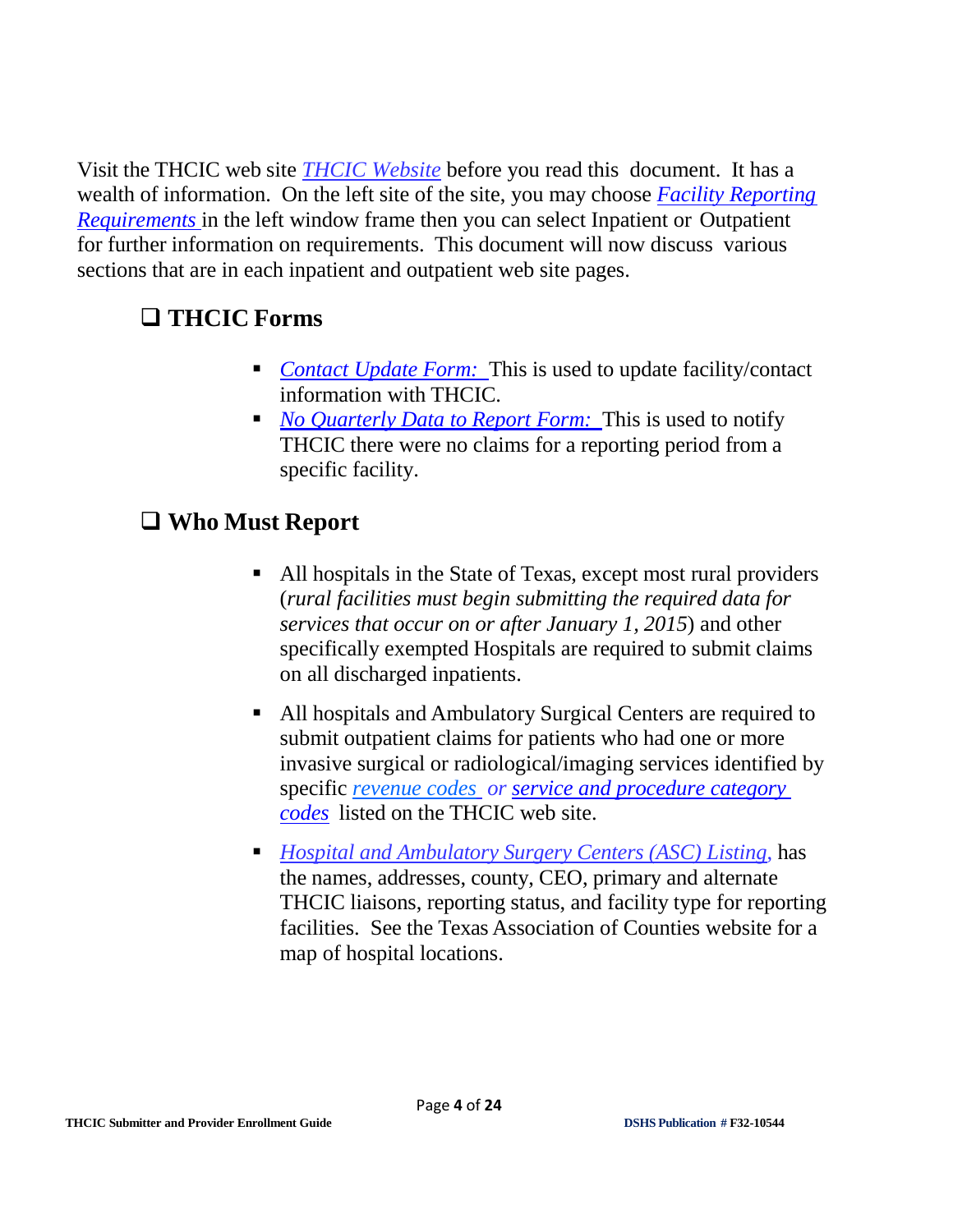#### ❑ **What to Report**

■ Hospitals and ASCs are required to submit claims on all patients attended or treated by physicians. Discharge data reports follow the national uniform billing data element specifications and additional state-required data elements. Required data elements are specified in the *[Hospital](http://texreg.sos.state.tx.us/public/readtac$ext.TacPage?sl=R&app=9&p_dir=&p_rloc=&p_tloc=&p_ploc=&pg=1&p_tac=&ti=25&pt=1&ch=421&rl=2) [Discharge](http://info.sos.state.tx.us/pls/pub/readtac%24ext.ViewTAC?tac_view=4&ti=25&pt=1&ch=421) Data [Rules](http://info.sos.state.tx.us/pls/pub/readtac%24ext.ViewTAC?tac_view=4&ti=25&pt=1&ch=421)*. After data files are received by THCIC, they are reviewed to determine if they conform to data specifications. The data are then checked using editing criteria.

#### ❑ **Technical Specifications.**

- Below are web links to the current specifications for submitting and correcting data. The following manuals are intended for the facility IT or IS staff or software vendors who will create the electronic data submission. The Appendices include information that may be useful in the collection and submission of the data**.**
- [Tech\\_Req\\_&\\_Spec\\_5010\\_ver\\_Latest\\_Inpatient\\_THCIC837](https://www.dshs.texas.gov/thcic/hospitals/HospitalReportingRequirements.shtm)
- [Tech\\_Req\\_&\\_Spec\\_5010\\_ver\\_latest\\_Outpatient\\_THCIC837](https://www.dshs.texas.gov/thcic/OutpatientFacilities/OutpatientReportingRequirements.shtm)
- *[5010\\_Inpatient\\_and\\_Outpatient\\_Appendices](http://www.dshs.texas.gov/thcic/hospitals/HospitalReportingRequirements.shtm) Latest*

#### ❑ **Reporting Schedule**

■ *[Hospital](http://www.dshs.state.tx.us/THCIC/datareportingschedule.shtm) [\(Inpatient/Outpatient\)](http://www.dshs.texas.gov/THCIC/datareportingschedule.shtm) [Reporting](http://www.dshs.state.tx.us/THCIC/datareportingschedule.shtm) Schedule* includes dates for the reporting, correction and certification of hospital data.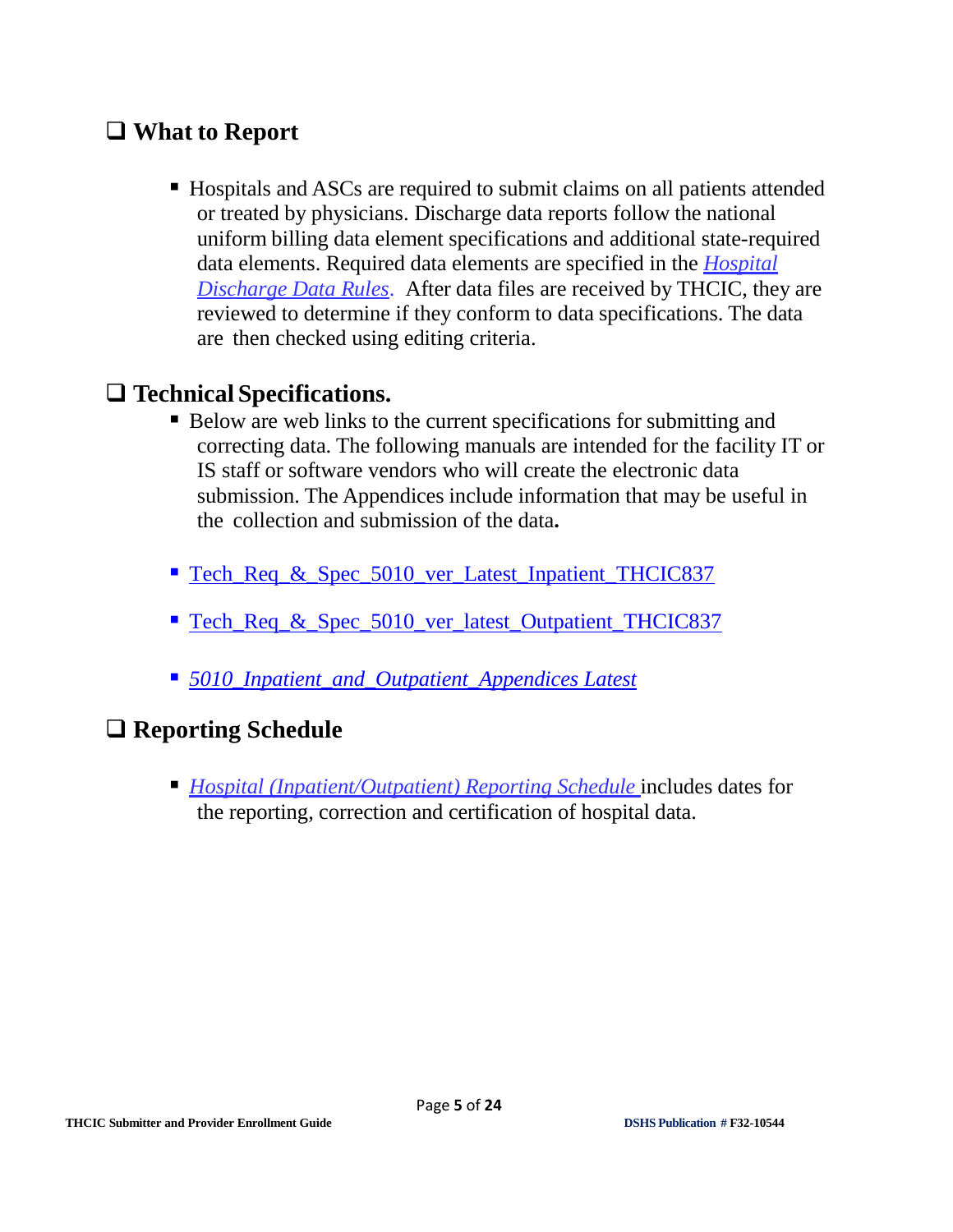#### ❑ **Data Submission – Electronic**

- *[Enrollment](https://thcic.system13.com/submitter/enrollments/new) Form* for a Submitter ID, needed for electronic file submission.
- *Electronic File [Submission](https://www.dshs.texas.gov/thcic/hospitals/HospitalReportingRequirements.shtm) Testing and Production Status [Information](http://www.dshs.texas.gov/thcic/hospitals/FacilityInformationRequest.pdf)* (PDF Format).
- *[Submitting/Uploading](http://www.dshs.texas.gov/thcic/hospitals/Testing-Process.pdf) Files*, Training presentation on uploading electronic files into the THCIC system (PDF Format).

#### ❑ **Data Submission – Manual Data Entry**

- *WebClaim*, Training presentation for manual data entry via the THCIC/System13, Inc. system.
- *Inpatient/Outpatient Reports*, Training presentation on downloading reports (FER, Hardcopy, Summary, and Data Analysis) on data currently in the THCIC system.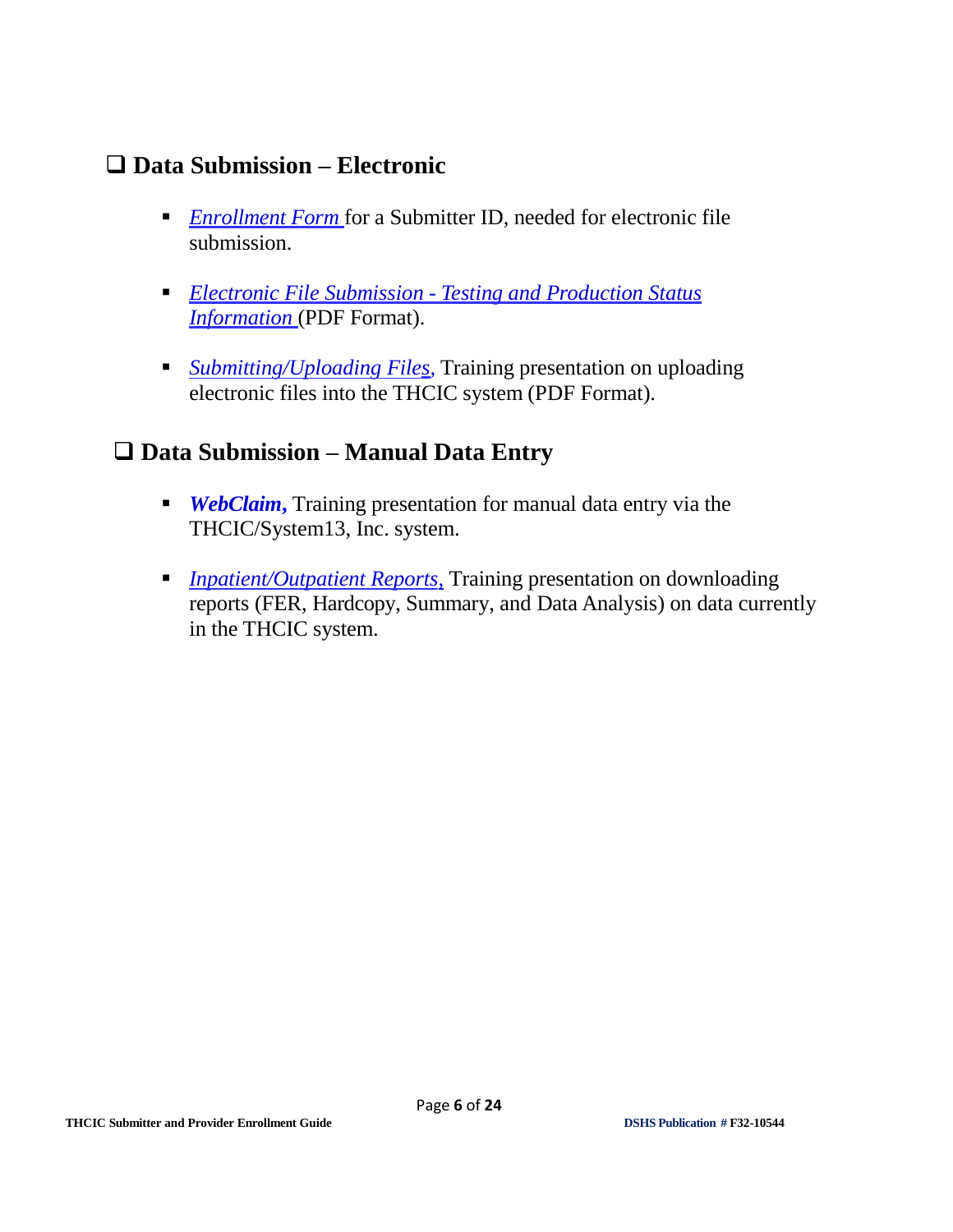### ❑ **Data Correction.**

- Hospitals are required to certify each quarterly dataset as being complete and ACCURATE.
- [WebCorrect,](http://www.dshs.state.tx.us/thcic/hospitals/InpatientWebCorrect.pdf) Training presentation for data correction via THCIC system (PDF Format).
- THCIC Inpatient Outpatient Audit Comparison is available now in a document called
- ❖ *[5010\\_Inpatient\\_and\\_Outpatient\\_Appendices](http://www.dshs.state.tx.us/thcic/hospitals/5010InpatientandOutpatientAppendicesVer3.pdf) - latest version*

## ❑ **Data Certification.**

- Hospitals are required to certify each quarterly dataset as being complete and accurate.
- *[Inpatient/Outpatient Web Certification](http://www.dshs.texas.gov/thcic/Training.shtm)* Training presentation for data certification for facilities via THCIC system (PDF Format).

## ❑ **Assistance. (Help)**

- Contact the **System13 Help Desk** at **1-888-308-4953** or **[System 13 Help](mailto:thcichelp@system13.com)** for assistance with electronic data submission problems, system login problems, changing a Submitter contact, or other help topics. If there is no representative available to assist, a message may be left for a return call.
- Contact **THCIC** by e-mail at **THCIC** Help for assistance with WebClaim, WebCorrect, and WebCert.
- Online training is available to Submitters and Providers. The schedule is available on line.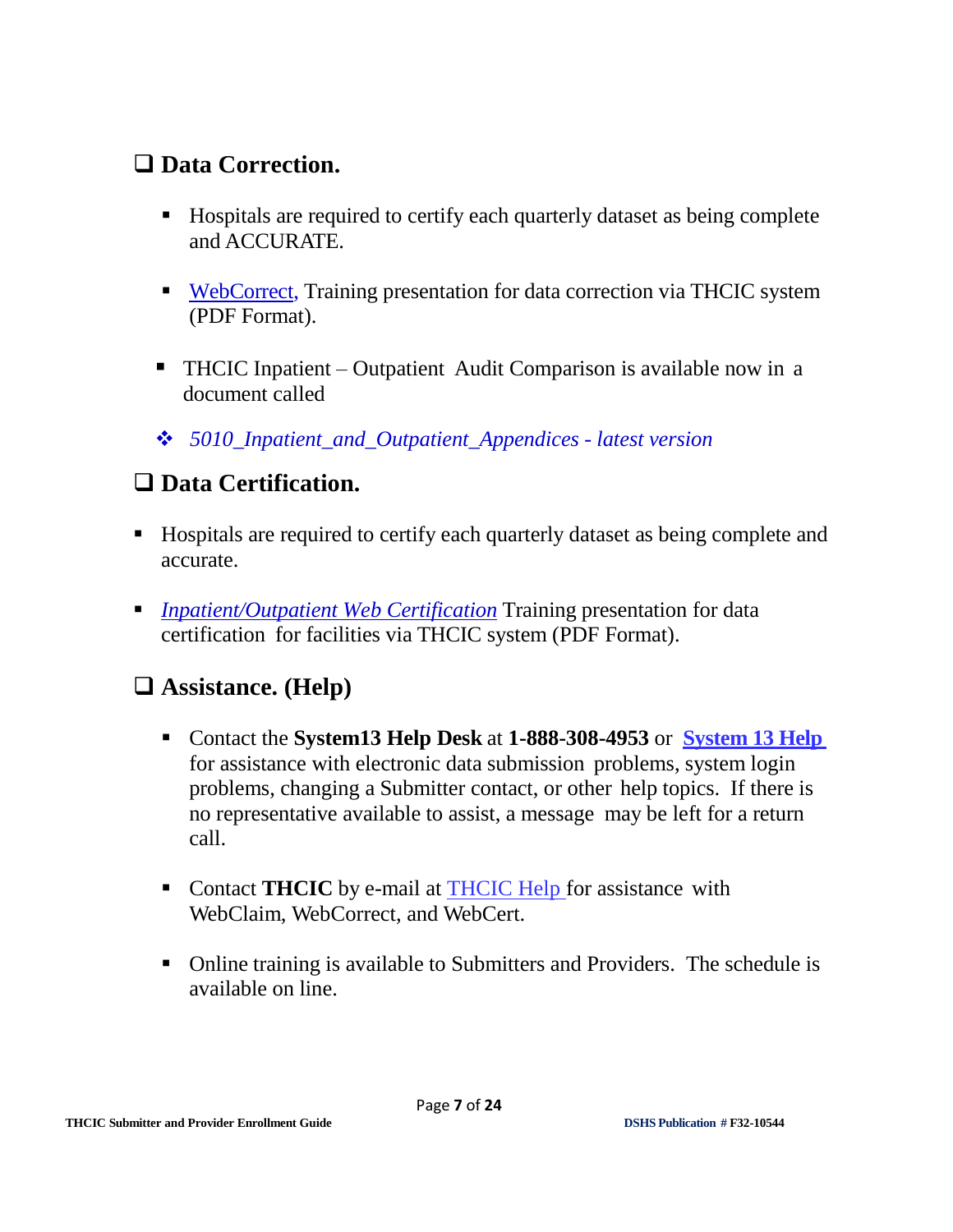#### ❑ **Additional Information.**

- **Example 1** [Inpatient](http://www.dshs.state.tx.us/thcic/Inpatient-and-Outpatient-Numbered-Letters/) [and Outpatient Numbered](http://www.dshs.texas.gov/thcic/Inpatient-and-Outpatient-Numbered-Letters/) Letters, a regular publication to keep all inpatient and outpatient facilities informed of the discharge data collection process. (PDF Format).
- **Download [Adobe Reader](http://www.dshs.texas.gov/viewing.shtm) to view PDF files. Viewers for reading and** printing Word files, Excel spreadsheets and PowerPoint files are available from Microsoft's [Download](http://www.dshs.texas.gov/viewing.shtm) Center.
- **If you have suggestions or comments, please submit them to [THCIC.](mailto:thcichelp@dshs.state.tx.us)**

*External links to other sites are intended to be informational and do not have the endorsement of the Texas Department of State Health Services. These sites may also not be accessible to people with disabilities.*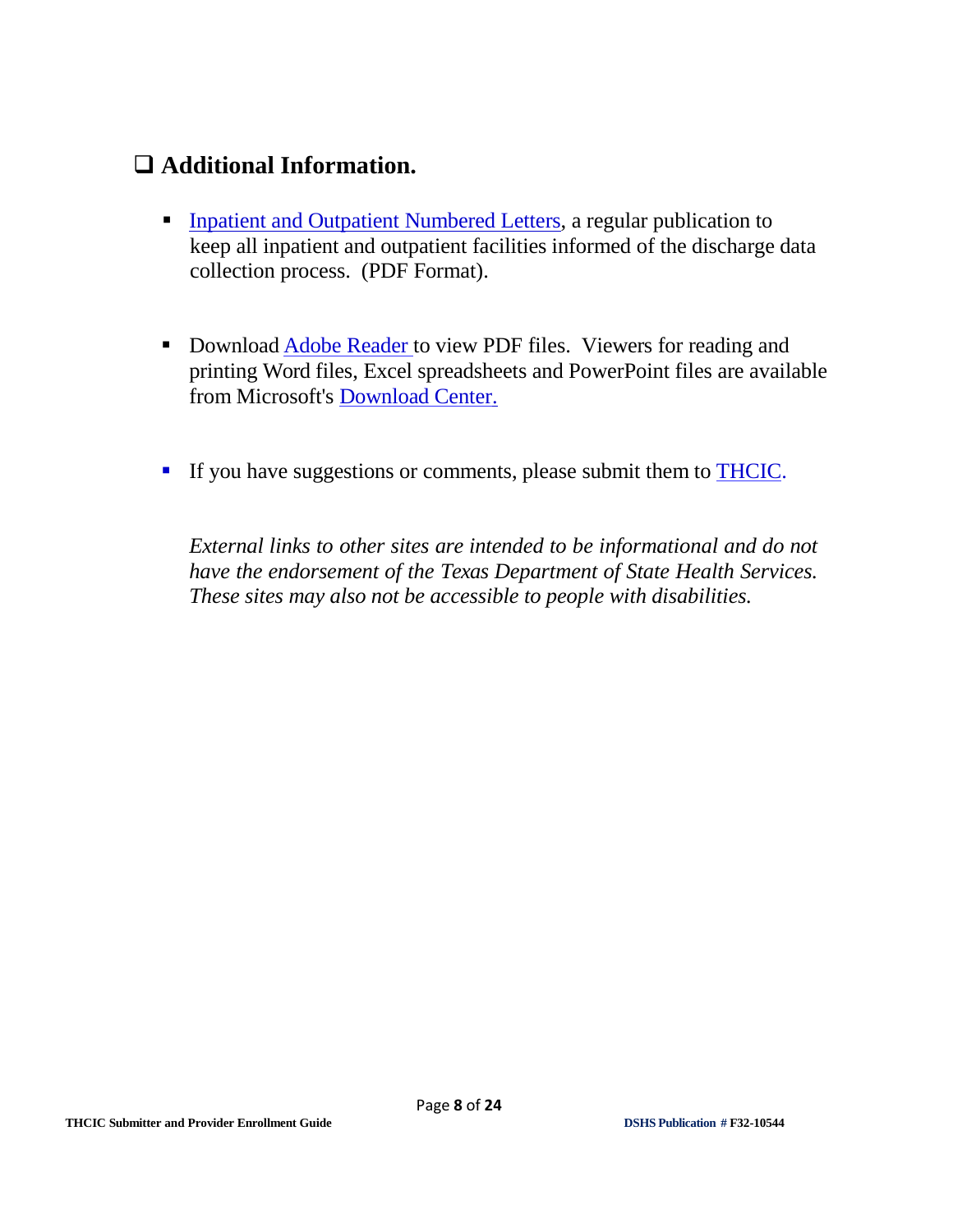- ❑ **What is System13, Inc**.? System13, Inc. (System13) is the contracted vendor for data processing and warehousing of healthcare data for statutory requirements of [Chapter 108,](http://www.statutes.legis.state.tx.us/Docs/HS/htm/HS.108.htm) Texas Health & Safety Code. System13 maintains enrollment information on submitting agents and providers. Submitter enrollment can be performed through the THCIC Data Warehouse and Support Center website.
- ❑ **THCIC / System13** is a data collection and processing organization of administrative data and information from health care providers, including Hospitals, Clinics, Ambulatory Surgical Centers and outpatient facilities in Texas, known as "providers" – originators of claim information.
- ❑ When claim data is submitted to System13, the claims are processed, audited for errors and validated. Providers may send files of claim data through a secure website or may manually create individual claims via a secure online tool known as WebClaim. Providers may make claim data corrections via the online tool known as WebCorrect. Using another tool, WebCert, the providers can view reports on their claims, view the actual data formatted on the WebCert screens, and ultimately certify claims for delivery to the Texas Department of State Health Services. WebClaim, WebCorrect, and WebCert are online software tools available on System13's THCIC web site.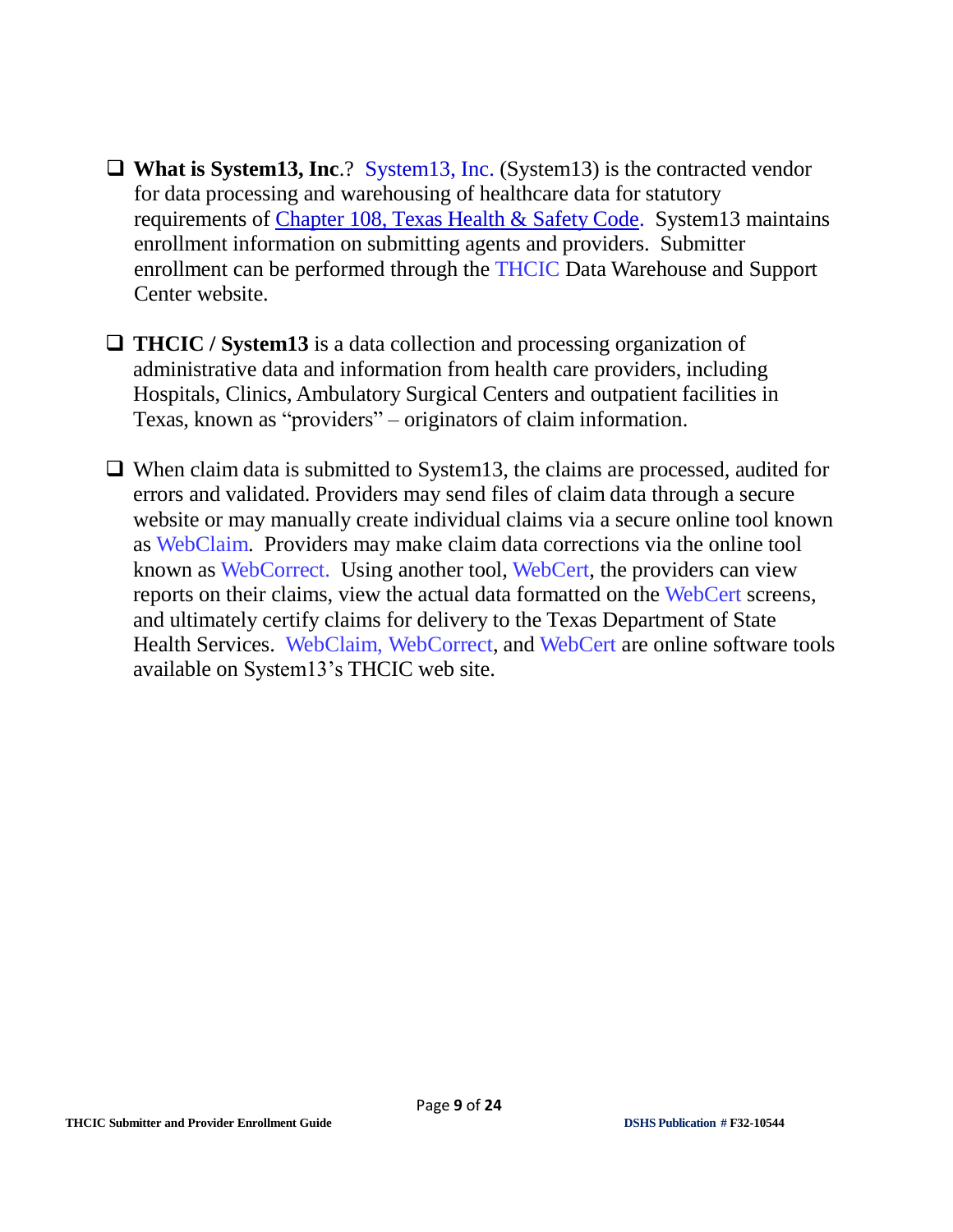- $\Box$  New providers (Hospitals or ASCs) who submit claim data must fill in the *[Contact](http://www.dshs.texas.gov/thcic/hospitals/FacilityInformationRequest.pdf) Update Form* located on the THCIC web site. The form MUST be signed by the facility administrator or their designee. It should be faxed to the number located on the form.
- $\Box$  Providers who need to change contact information will do so with the same THCIC *[Contact](http://www.dshs.texas.gov/thcic/hospitals/FacilityInformationRequest.pdf) Update* Form and signature, and then fax it to THCIC.
- ❑ The new provider will receive a Notification letter from THCIC, a *[Contact](http://www.dshs.texas.gov/thcic/hospitals/FacilityInformationRequest.pdf) [Update](http://www.dshs.state.tx.us/thcic/hospitals/FacilityInformationRequest.pdf) Form,* and a Get Started document.
- ❑ System13 will generate a provider record for this new facility from the information on the form. The primary contact for the provider will receive an email with their system username and instructions on how to set the password.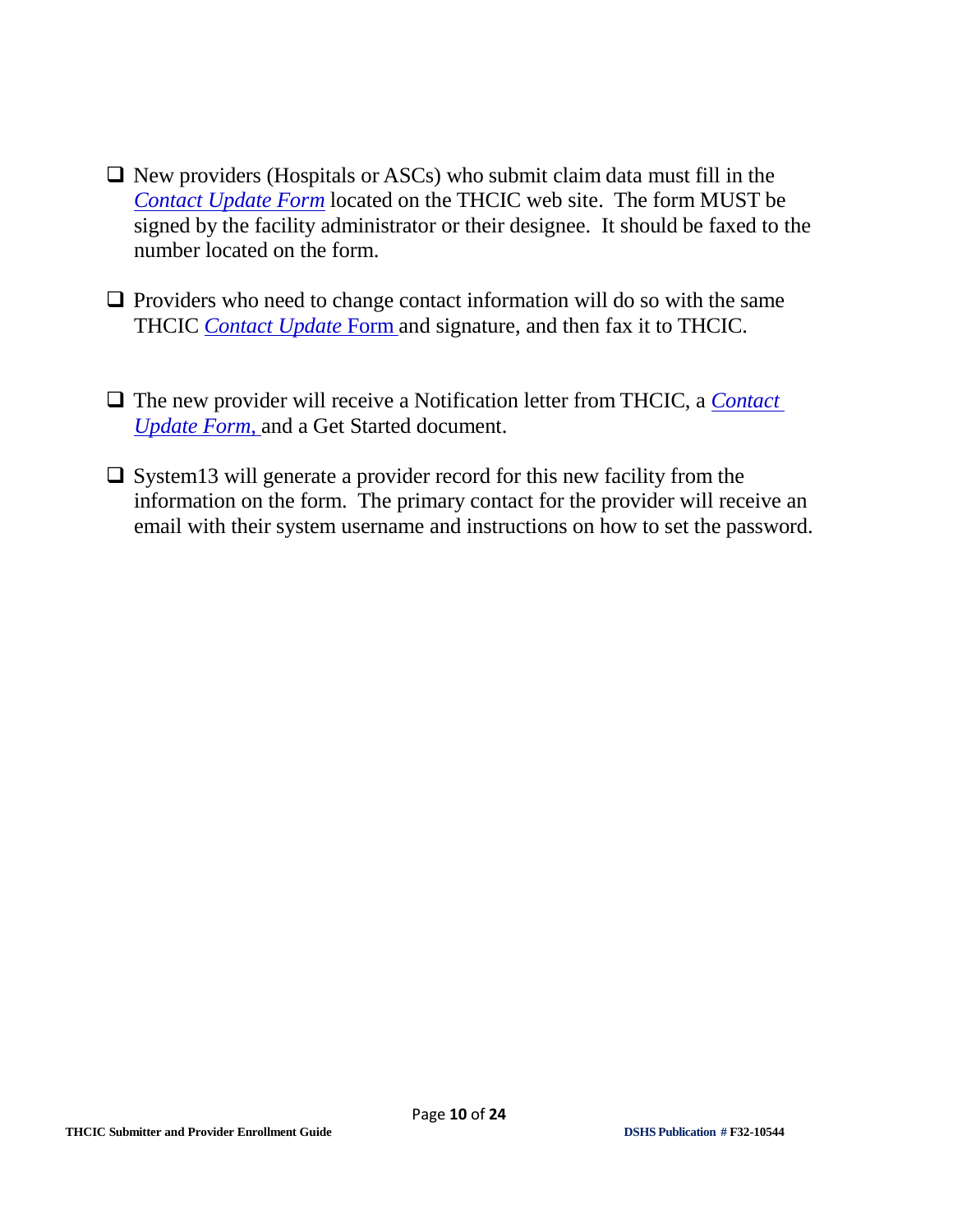# **THCIC System**

#### Log into the System13, Inc. at [thcic.system13.com](https://thcic.system13.com/)

| <b>THCIC Support Center</b>                                                                                          | stem1<br>SV<br>Making technology your best                     |
|----------------------------------------------------------------------------------------------------------------------|----------------------------------------------------------------|
|                                                                                                                      | <b>Problems Logging In?</b>                                    |
| <b>Username</b><br>Password                                                                                          |                                                                |
| For security reasons your session will be terminated after 40 minutes of inactivity.                                 | Sign In                                                        |
| <b>Not Registered?</b><br>Request an account<br><b>Download Legacy</b><br>Cert Datafile 1q09<br>Use our legacy login | When are my<br>submissions due?<br>View the Reporting Schedule |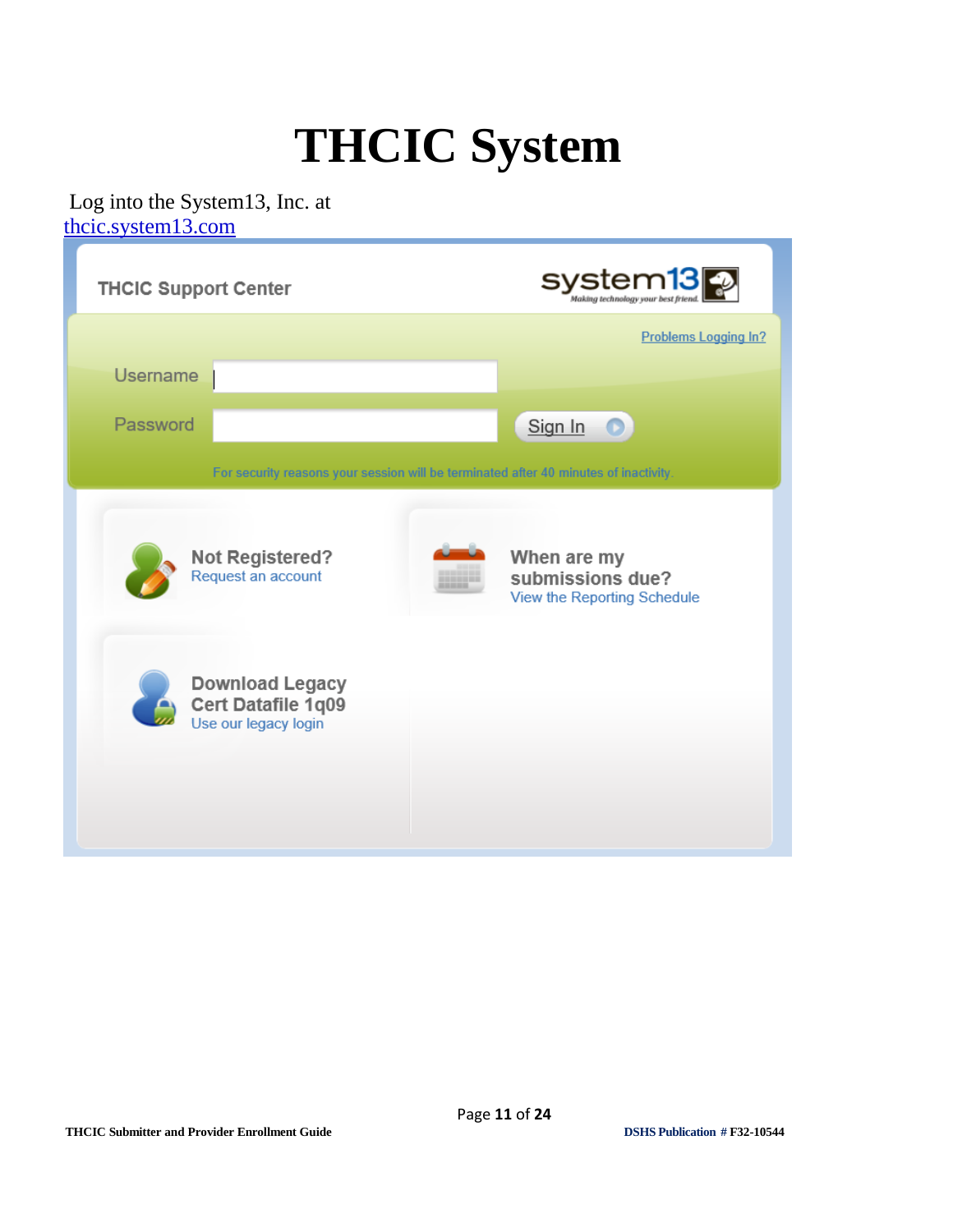# **Provider's Home Page**

| Claims<br><b>Claim Correction</b><br>Home | Help<br><b>Reports</b><br><b>Certification</b><br><b>Batches</b> | system <sub>13</sub>                                                     |
|-------------------------------------------|------------------------------------------------------------------|--------------------------------------------------------------------------|
| <b>THCIC Support Center</b>               |                                                                  | THCIC Test Hospital/Facility 000002 User Management My Account<br>Logout |
|                                           |                                                                  |                                                                          |
|                                           |                                                                  |                                                                          |
| H<br>r                                    |                                                                  |                                                                          |
| Reports                                   | WebCorrect<br>Claim Correction                                   | WebCert<br>Certification                                                 |
|                                           |                                                                  |                                                                          |
|                                           |                                                                  |                                                                          |
|                                           |                                                                  |                                                                          |
|                                           |                                                                  |                                                                          |
| WebClaim<br>New Claim                     | New Claims in<br>Progress                                        | <b>Batches</b>                                                           |
|                                           |                                                                  |                                                                          |
|                                           |                                                                  |                                                                          |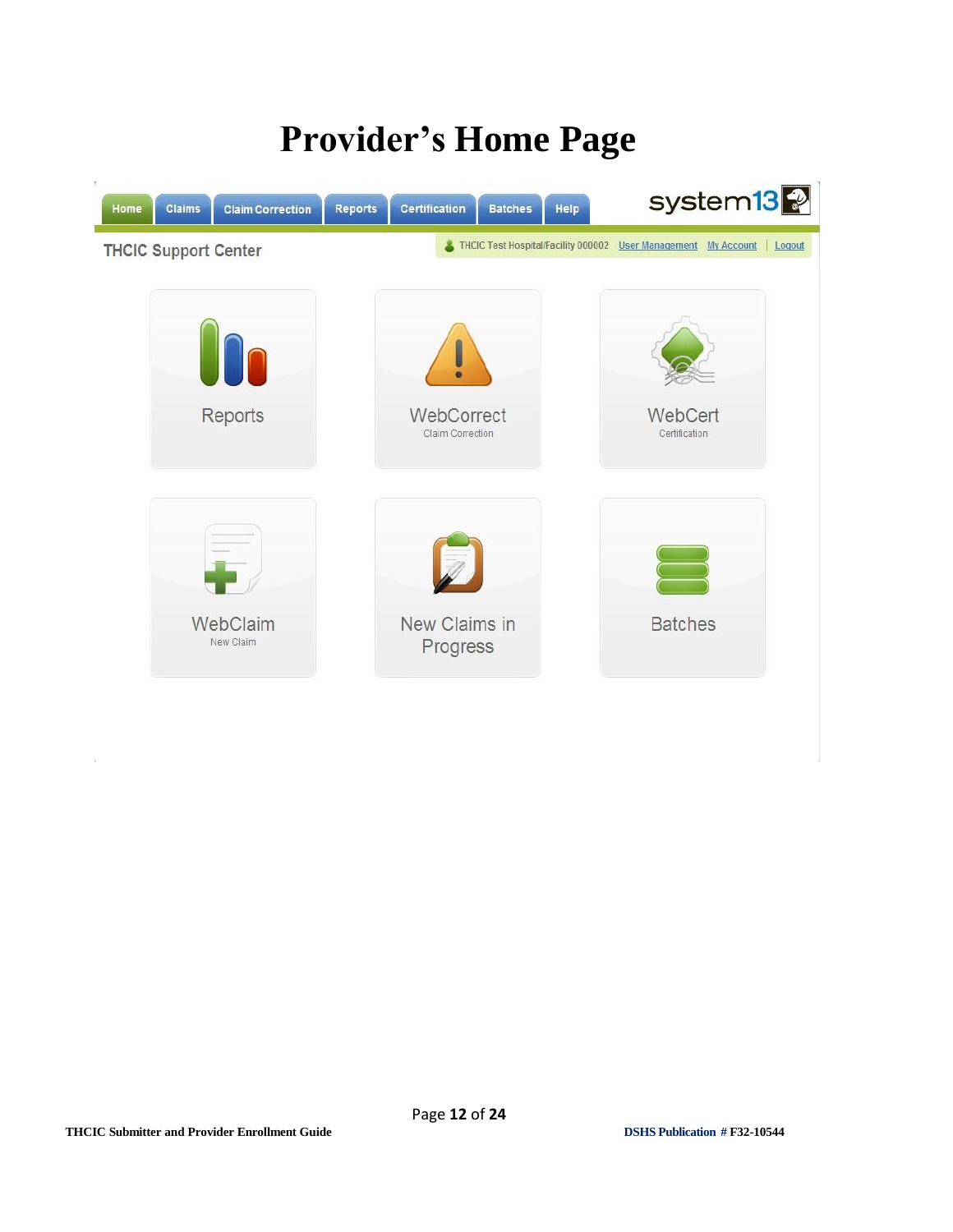- $\Box$  Providers who wish to submit data directly to System 13 in an electronic ANSI 837 file must obtain a submitter ID for system access in order to upload data. They will make a request for a submitter ID on the THCIC System13 web page. [THCIC Support Center](https://thcic.system13.com/sign_in)
- $\Box$  The information in the request will be reviewed by System13 staff. System13 will add new users when the information is deemed complete. System13 then sets up user accounts, folders, system access, and passwords. System13 sends an email to the user with their username and instructions to set up a password.
- $\Box$  Submitters who wish to change their contact information with System13 will use the same or similar screen that they used for obtaining a submitter ID [THCIC](https://thcic.system13.com/sign_in)  [Support](https://thcic.system13.com/sign_in) Center, or they may contact System13.
- $\Box$  If the primary submitter contact information changes, the user may change their password through the password recovery link, accessed by choosing **"**Problems Logging-In**"** on the home page.
- □ If a user does not know their username or password, because they forgot or due to personnel changes, the primary or alternate contact for the provider or submitter may call System13's Helpdesk (888) 308-4953, or they may send an email to [THCIC Help System13,](mailto:thcichelp@system13.com) and ask to re-set their password. System13 staff will make the changes.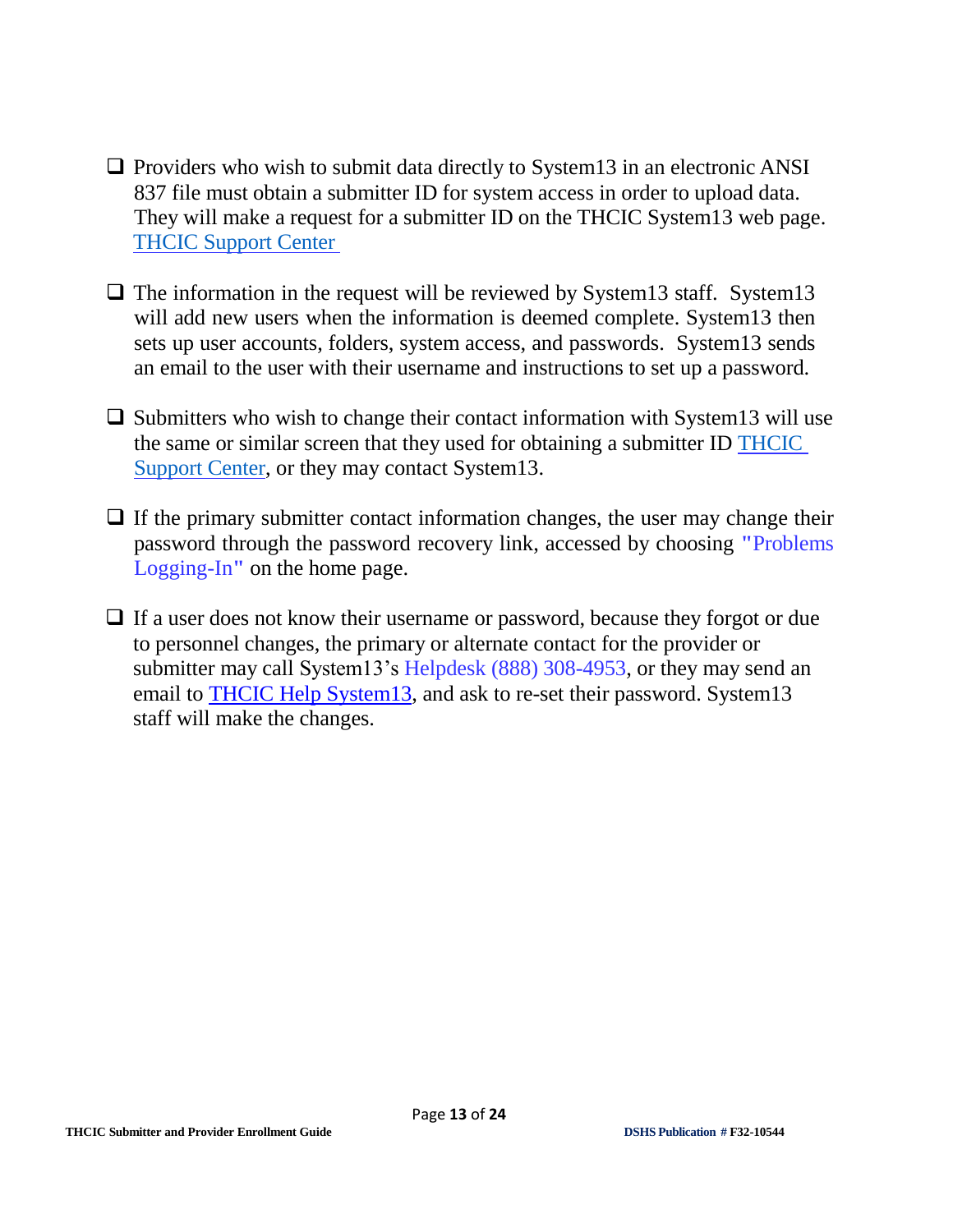#### **THCIC Support Center**



Home

You must be logged in to access this page.



ORGANIZATIONS WHO SUBMIT FOR MULTIPLE PROVIDERS:<br>Enroll as a submitter only once. List ALL providers that you submit for at the<br>bottom of this page. If you submit for more than 15 hospitals please contact the<br>THCIC Help De

PROVIDERS WHO SUBMIT FOR THEMSELVES: Enroll your facility as the submitter. List (as the Primary Contact) the person in<br>your facility responsible for submitting claim data.

#### **Submitter Information**

| <b>Business Name</b>   |  |
|------------------------|--|
| Street Address 1       |  |
| Street Address 2       |  |
| City                   |  |
| State                  |  |
| Zipcode                |  |
| <b>Primary Contact</b> |  |

| Name                     |  |
|--------------------------|--|
| <b>Email Address</b>     |  |
| Phone Number             |  |
| Fax Number               |  |
| <b>Alternate Contact</b> |  |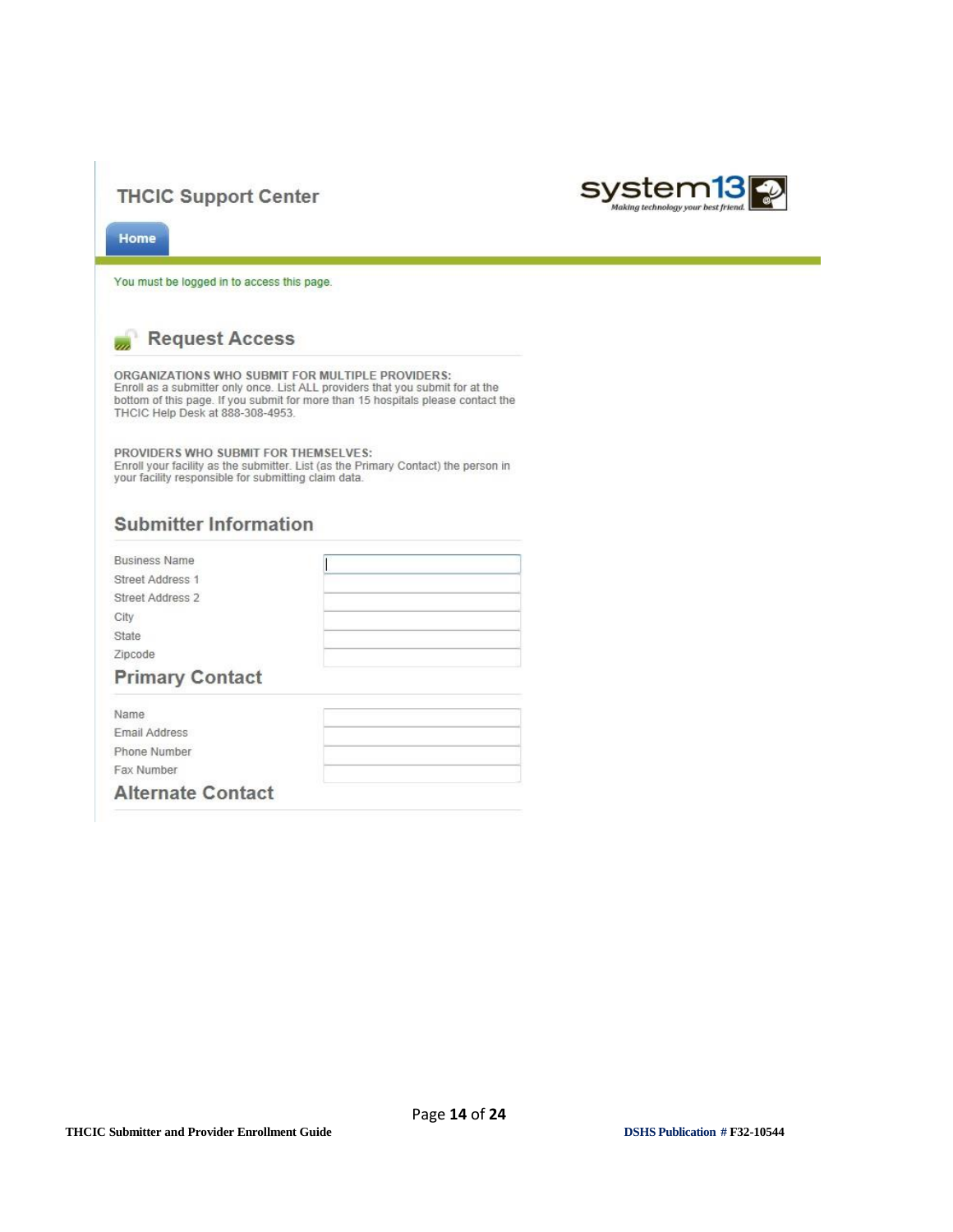- $\Box$  Providers who submit for themselves should enroll their facility as the submitter, and list the person responsible for submitting claim data as the primary contact. Organizations who submit for multiple providers should enroll as a submitter only **Once.**
- ❑ THCIC requires first time submitting agents, hospitals, or ASCs, including individual hospitals and ASCs that have programmed their own system, to complete a testing phase and be approved before "**Production Status**" may be granted. This is done to ensure accurate format and claims data quality. When the submitting agent or provider is granted approval for production status, they can enroll additional providers without additional testing.
- $\Box$  Submitters are required to use the electronic THCIC 837 claim format, which is a modified ANSI ASC X12N 837 Institutional claim format, for inpatient claims. Submitters are required to use either the ANSI ASC X12N 837 Institutional claim format or an ANSI ASC X12N 837 Professional claim format for outpatient claims. The providers must submit data on all discharged inpatients, and on outpatients who had one or more invasive surgery or radiological/imaging procedure administered to them in a hospital or ambulatory surgery center.
- ❑ When a file is received at THCIC's online system (receiver process), an email receipt notification is sent to the submitter indicating if the file was accepted or rejected for further processing. In order for a file to be accepted for further processing, its THCIC ID, NPI (National Provider Identifier) and/or EIN, and the first 15 characters of the facility's submission address must match the provider information THCIC has on file for each facility reported in the file, otherwise the file will not be accepted.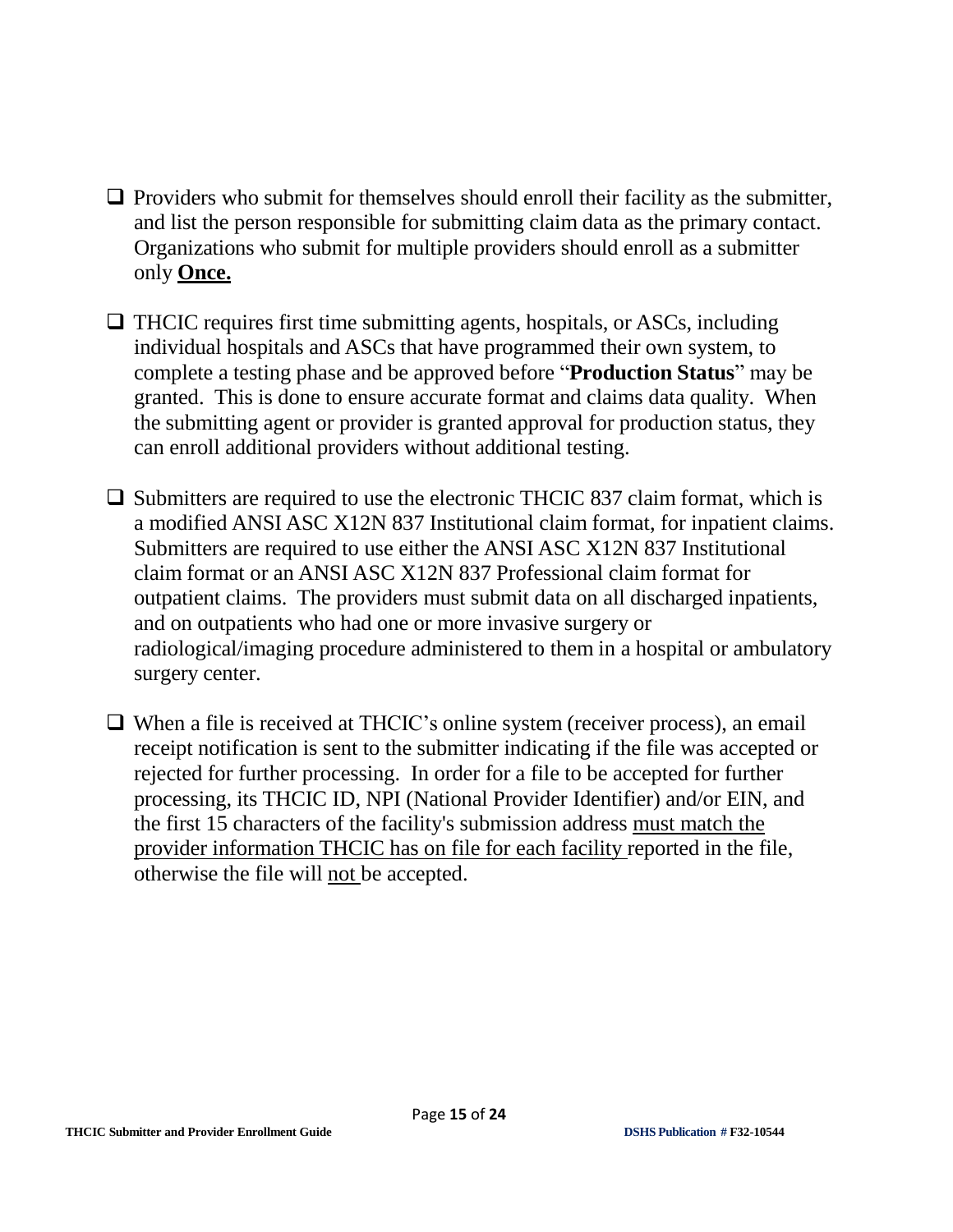- $\Box$  During the receiver process, the file is checked for formatting compliance. Files failing the format audits will not be accepted into the system. The submitter contact person will be notified via automated email if the file has been accepted or not-accepted into the system. The non-acceptance notification includes information regarding the failed formatting/receiver audits.
- $\Box$  The receiver process also determines if a file is a Test (T) file or a Production (P) file. If a submitter is new or has not been approved for submitting production data, all data submissions will go to the test system regardless of the value of the production/test element on the ISA segment. All submitters must show a 75% passing rate on the claims level audits in order for System13 to approve the submitter so that their data may be loaded into the production system.
- □ Claims submitted in either a Production or Test file that pass the receiver process will be subjected to THCIC claim data audits. For claims submitted in a production file, the results of the auditing process will be made available to the provider (facility) and the facility will be given an opportunity to correct the claims online via System13's WebCorrect software. Alternatively, the provider may choose to modify the data in their internal information system and resubmit those corrected claims or the entire batch.
- $\Box$  For claims submitted in a test file, the results of the auditing process will be made available to only the submitter in a zip file, which the submitter downloads.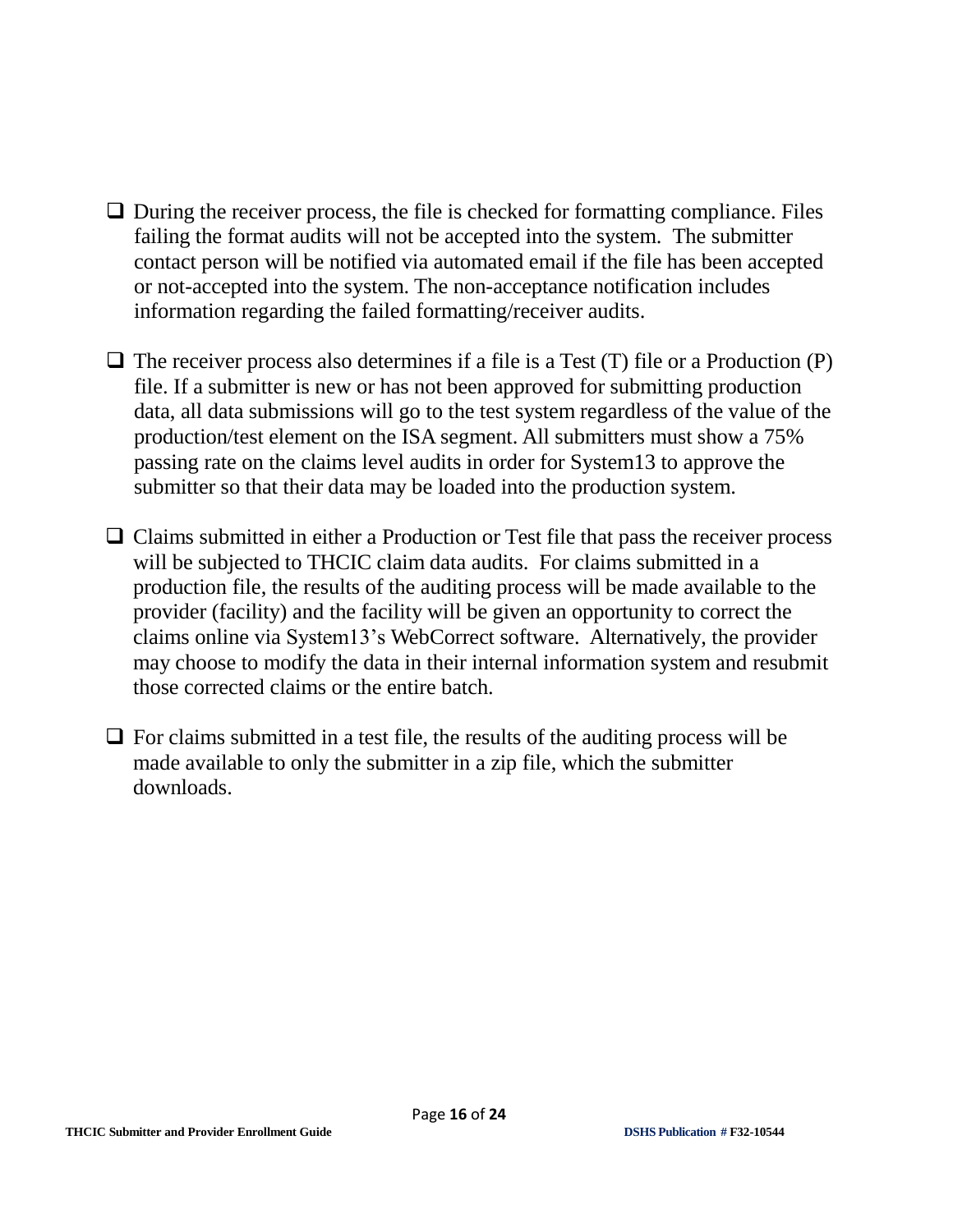#### ❑ **Testing Procedures**

- a) If a facility plans to submit data into the THCIC System in either the THCIC Inpatient 837 or Outpatient 837 file formats, the facility must first acquire a Submitter ID and password at: [https://thcic.system13.com/user\\_session/new](https://thcic.system13.com/user_session/new)
- b) If a facility plans to use an "outside source" to submit data into the THCIC System in either of the THCIC Inpatient 837 or Outpatient 837 file formats, the outside source must first acquire a Submitter ID and password form System13 web site.
- c) All Submitters must submit "test" files for THCIC both Inpatient 837 and Outpatient 837 file formats until they are approved for Production status.
- d) Submitters will login to the THCIC at [THCIC Support Center](https://thcic.system13.com/user_session/new) to submit "test" files.
- e) "Test" files will be audited at System13 and the submitter will be notified to download the test results.
- f) More documentation on the testing process is available on the [System13](https://thcic.system13.com/user_session/new) [web](https://thcic.system13.com/user_session/new) site. You must have a THCIC Submitter ID, username, and password to login into the system. After logging in, click on the Help Tab, and, under "Supporting Documents", choose "Submitter Test Files".
- g) Failure by a facility to achieve production status, and to submit production data, prior to the quarterly due date will put the facility in an "Out of Compliance" status and will result in a penalty being assessed against the facility.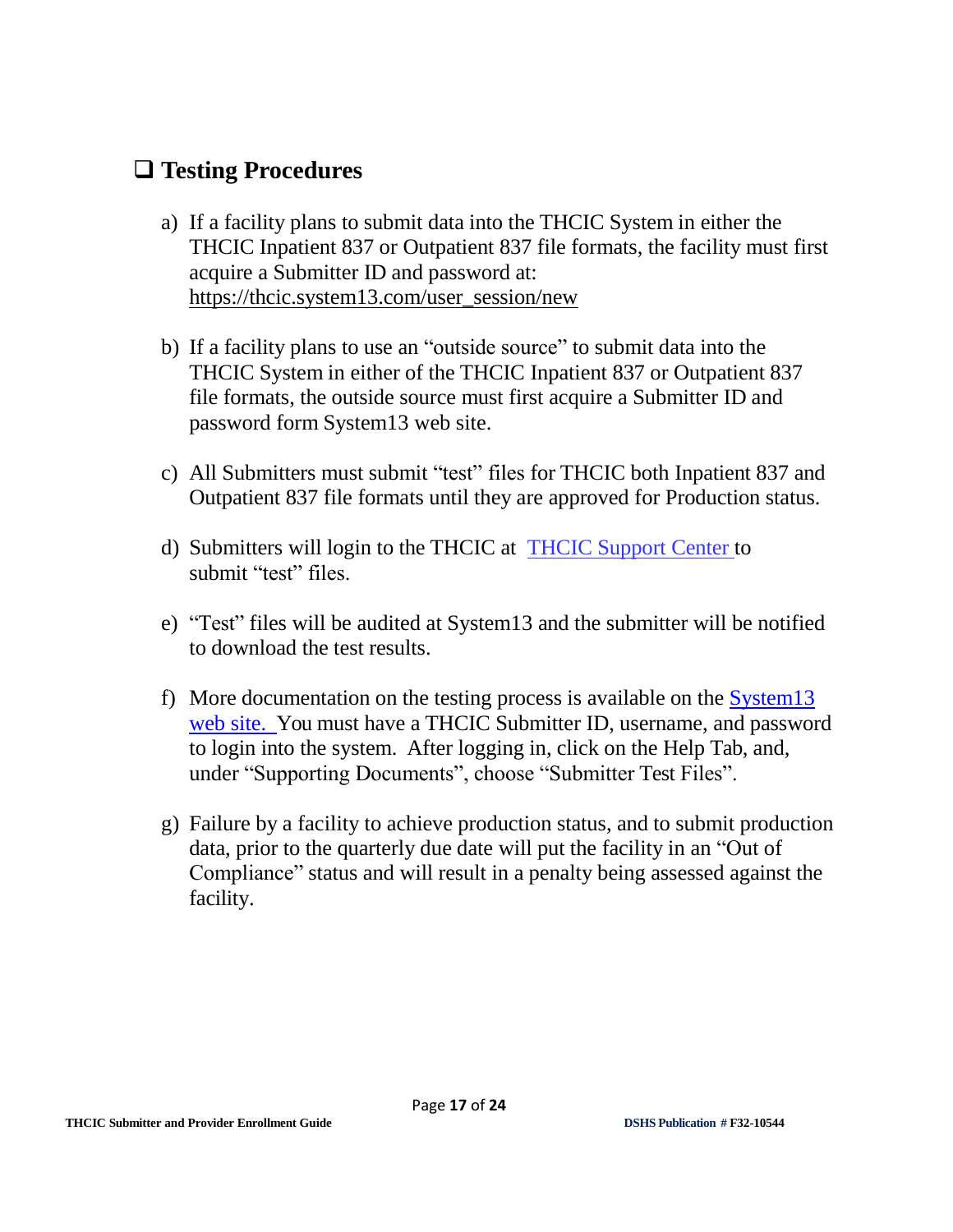#### ❑ **Submitter enrollment can be performed through the THCIC Data Warehouse and Support Center website:**

[THCIC Support Center System13](https://thcic.system13.com/enrollments/new)

- ❑ Submitting agents, hospitals, and ASCs are encouraged to test new versions, formats, and enhancements to their software programs in order to ensure their electronic claims software continues to meet format and quality standards. Submitting agents should use their  $6$ -digit submitter ID (e.g. sub###) to transmit a file for test purposes.
- $\Box$  The file should have a "T" in the 15th data element of the ISA segment, ISA15 (character position 103).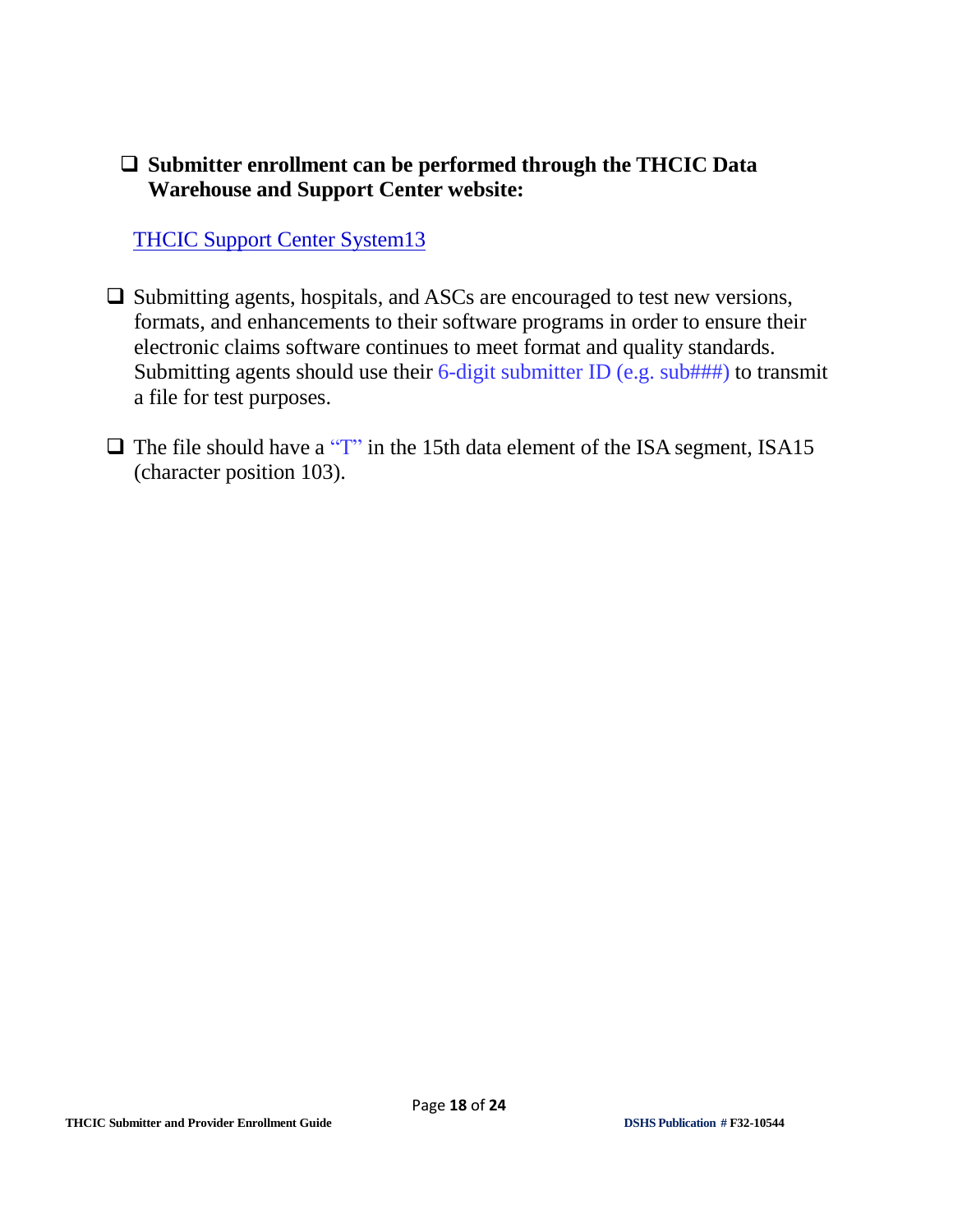#### ❑ **In general, the audits support the following rules:**

- Each billing claims submission must contain at least one valid file, including valid file header / trailer records.
- A file/ transaction set must contain one valid claim for the file/ transaction set to be accepted.
- Claim file numbers may not be reused within six months of acceptance of the first use of the batch number.
- Claim detail charges and claim counts must balance with batch and file totals.
- Claims submission may contain only valid record types/data segments as defined in the ANSI 837 specifications.
- All fields defined as number must contain numerical data.
- All fields designated as required "date" fields must contain valid dates. "Dates" must be submitted in **ccyymmdd-ccyymmdd format for date range,** or **ccyymmdd** format including statement dates and the patient's birth date.
- Notifications from System13 to the submitter of the test file must be monitored by the submitter. The submitter will need to determine if a file was accepted or if the file needs to be modified and re-submitted.
- The Receipt Notice is automatically generated when a file is received.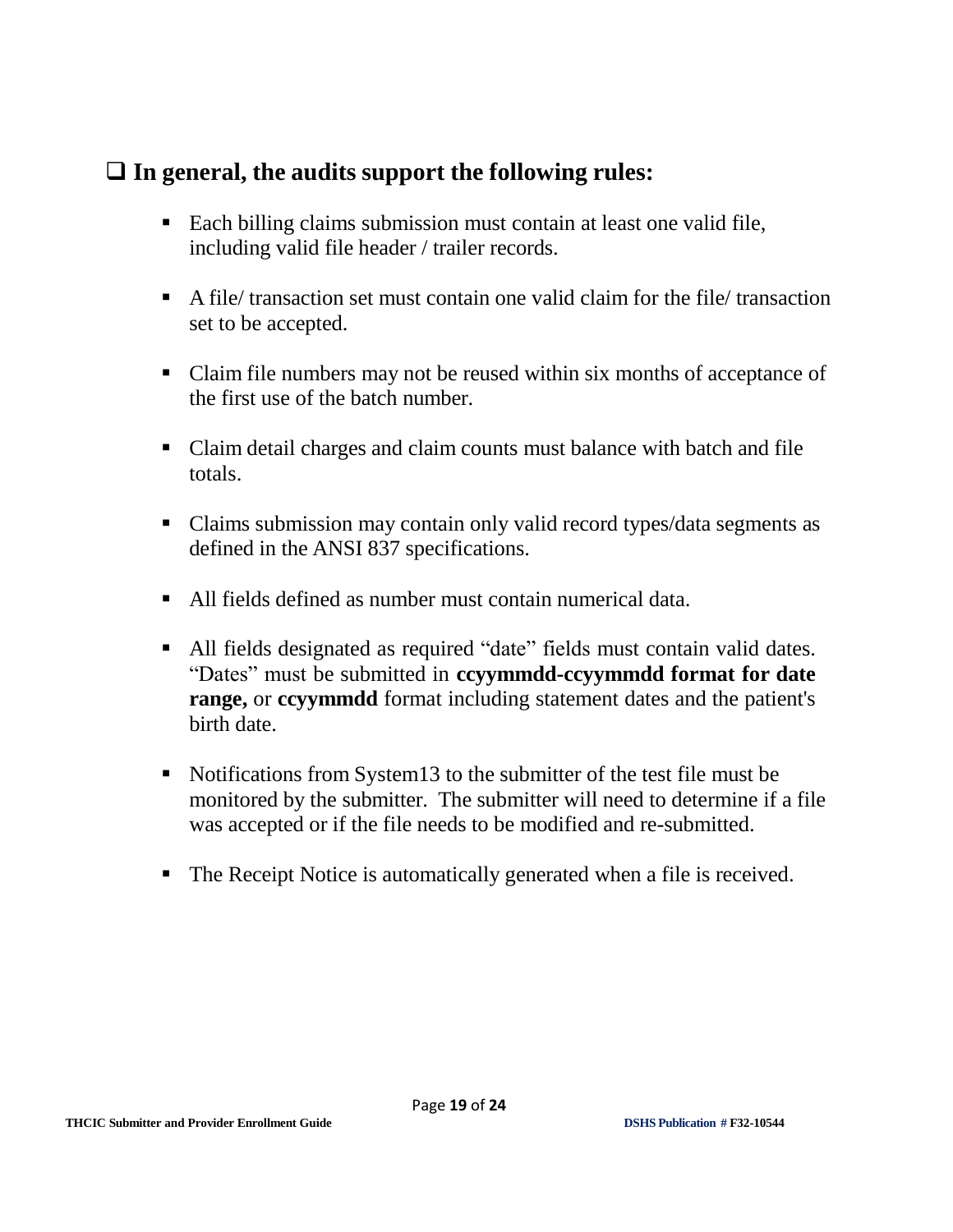❑ THCIC provides Webinar trainings, at *No Cost,* on the data reporting processes: File submission, online data entry, data correction, data certification, and comment submission required of all Texas hospital and ambulatory surgery centers. Postings for Webinar training dates may be viewed at:

#### **[THCIC Training](https://www.dshs.texas.gov/thcic/Training.shtm)**

(Training for Inpatient and Outpatient Facilities)

- $\Box$  There are no fees for signing up. Training opportunities are limitless and refresher training is encouraged. If you wish to attend Webinar training, or if you have questions, please e-mail to: [THCIC Help](mailto:thcichelp@dshs.texas.gov?subject=mailto:thcichelp@dshs.texas.gov)
- ❑ For help or general questions on Data Submission, Correction, and Certification please contact THCIC Staff at:

(512) 776-2352 or [THCIC Help](mailto:thcichelp@dshs.texas.gov)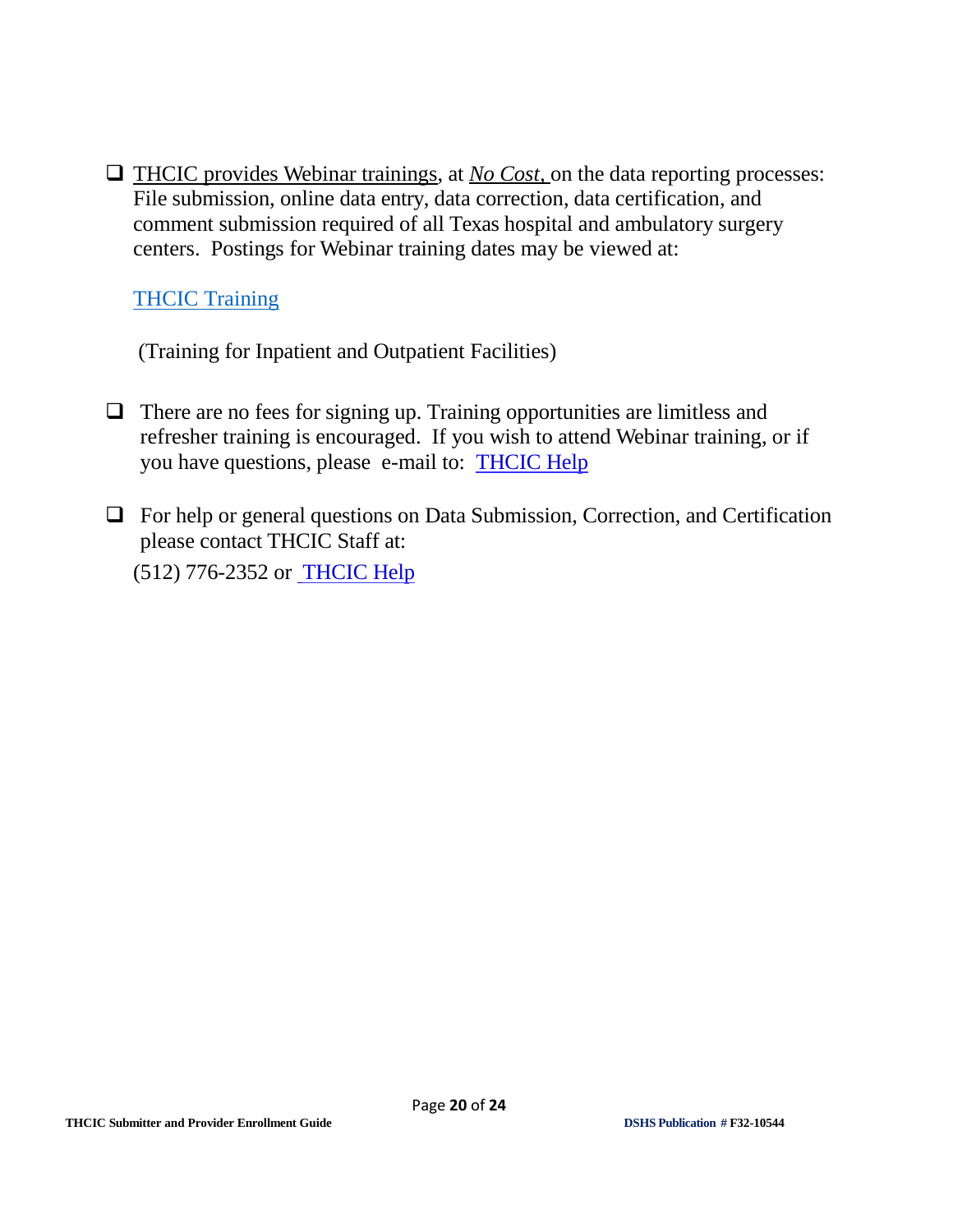

Texas Health Care Information Collection Dept. of State Health Services – Center for Health Statistics Mail Code - 1898 1100 W 49th St, Ste. M-660 Austin, TX 78756



Phone: 512- 776-7261



Fax: 512- 776-7740





## [THCIC Training](https://www.dshs.texas.gov/thcic/Training.shtm)

This web site contains the latest information about THCIC, the hospital, and ASC data reporting processes, and other THCIC activities and publications. The site also contains information about legislative mandates, instructions concerning the data reporting process, and phone/fax numbers for contacting THCIC staff.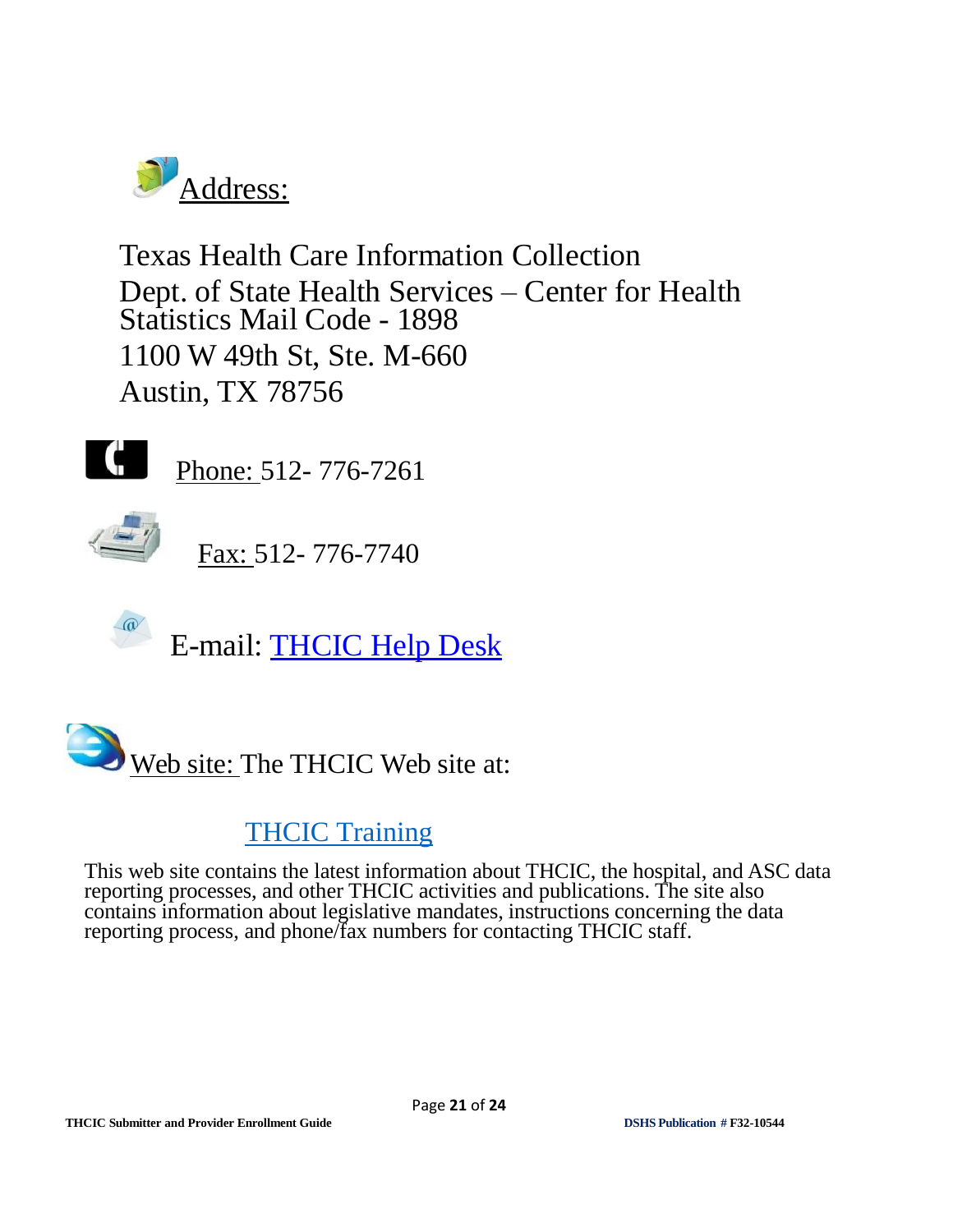# **THCIC Contact**

 $\blacksquare$ Contact [Dee Roes](mailto:Dee.Roes@dshs.texas.gov) at 512-776-3374 or Dee Roes if submitter test/production files reject due to a submission address or EIN/NPI number, to update that information.

Contact [Tiffany Overton](mailto:Tiffany.Overton@dshs.texas.gov) at 512-776-2352 or Tiffany Overton if a facility has questions concerning the submission, correction, or certification (including comment submission) of data

For general questions or to request information about THCIC please

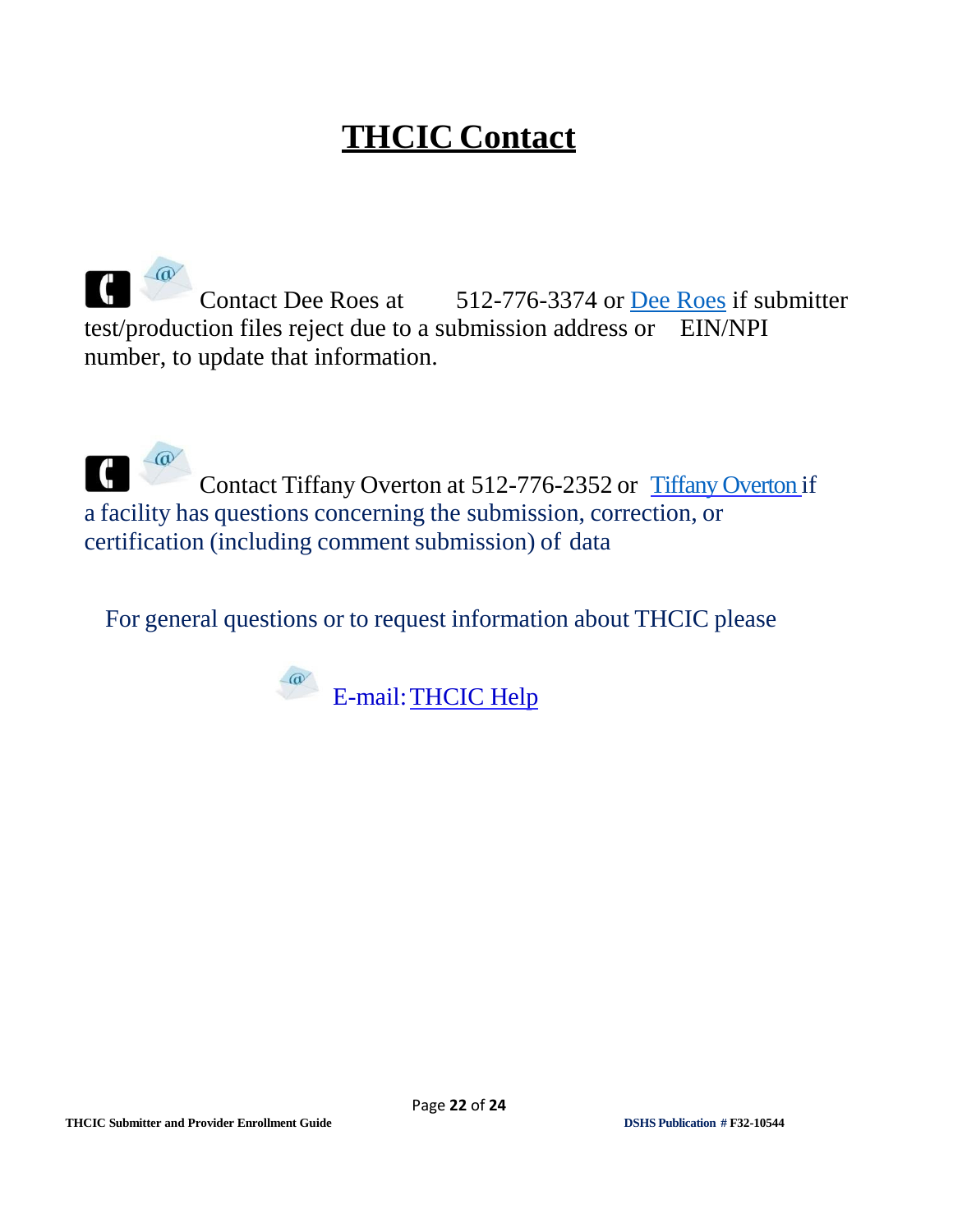



System13, Inc. 1648 State Farm Blvd. Charlottesville, VA 22911

Phone: 1-888-308-4953 (Toll Free)

 $\leftarrow$  Fax: 434-979-1047

E-mail: [THCIC Help System13](mailto:THCIChelp@system13.com)

**C**Web Site:

[https://THCIC Support Center System13](https://thcic.system13.com/enrollments/new)

[THCIC Support Center System13 User](https://thcic.system13.com/user_session/new)